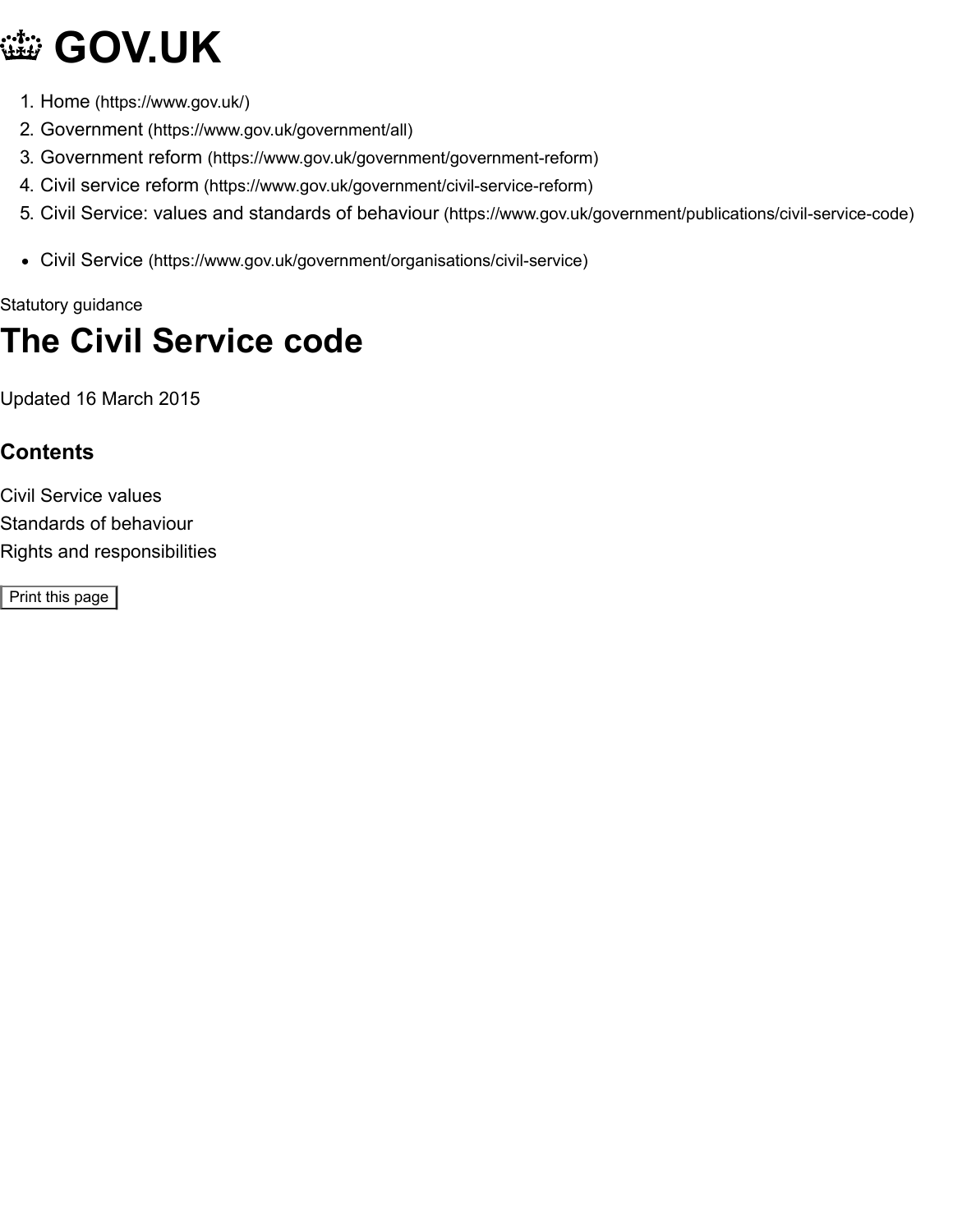

#### © Crown copyright 2015

This publication is licensed under the terms of the Open Government Licence v3.0 except where otherwise stated. [To view this licence, visit nationalarchives.gov.uk/doc/open-government-licence/version/3](https://www.nationalarchives.gov.uk/doc/open-government-licence/version/3) (https://www.nationalarchives.gov.uk/doc/open-government-licence/version/3) or write to the Information Policy Team, The National Archives, Kew, London TW9 4DU, or email: [psi@nationalarchives.gov.uk.](mailto:psi@nationalarchives.gov.uk)

Where we have identified any third party copyright information you will need to obtain permission from the copyright holders concerned.

This publication is available at https://www.gov.uk/government/publications/civil-service-code/the-civil-service-code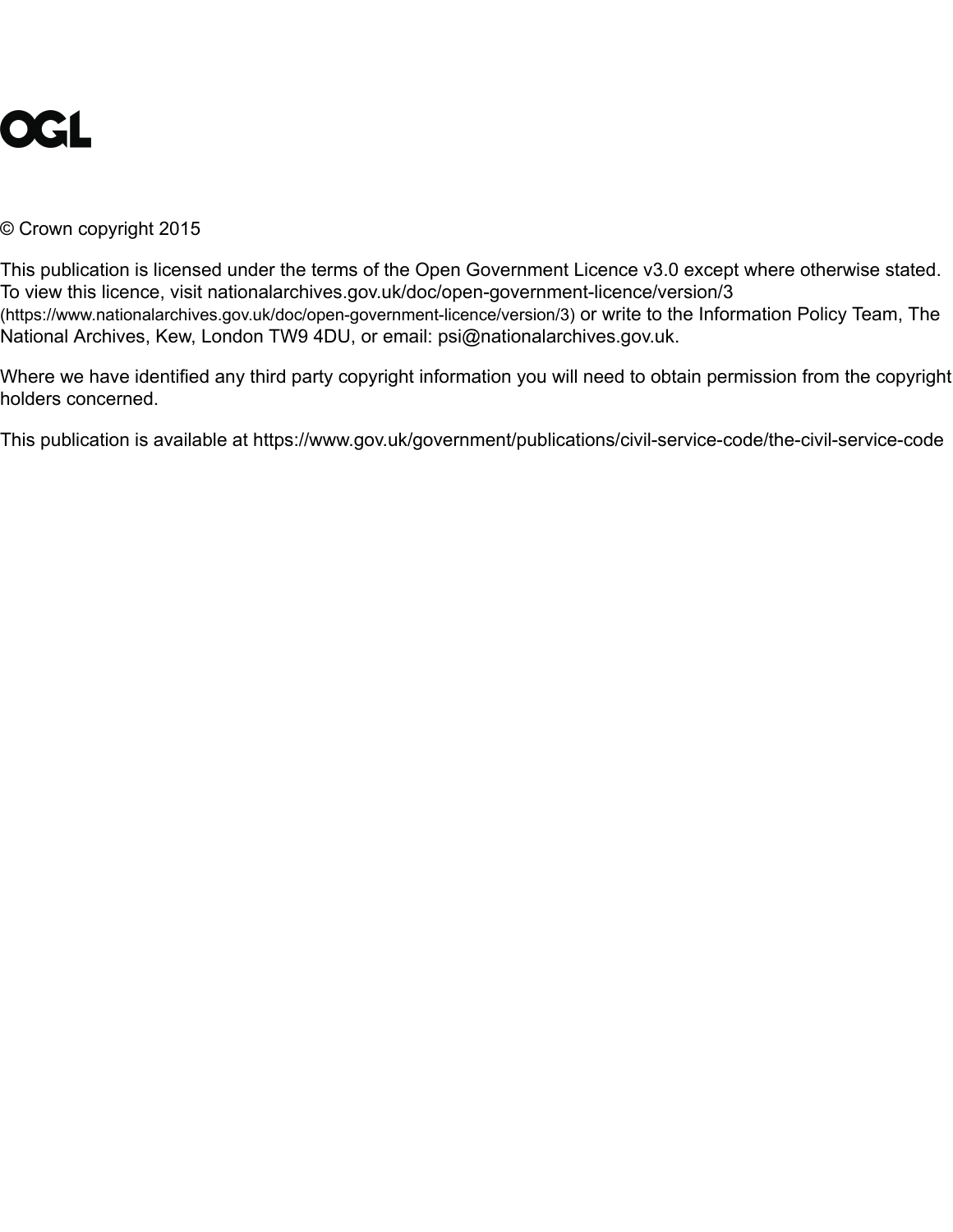#### **Civil Service values**

[The statutory basis for the management of the Civil Service is set out in Part 1 of the Constitutional Reform and](http://www.legislation.gov.uk/ukpga/2010/25/contents) Governance Act 2010 (http://www.legislation.gov.uk/ukpga/2010/25/contents).

The Civil Service is an integral and key part of the government of the United Kingdom<sup>[\[footnote](#page-4-0) 1]</sup>. It supports the government of the day in developing and implementing its policies, and in delivering public services. Civil servants are accountable to ministers<sup>[\[footnote](#page-5-1) 2]</sup>, who in turn are accountable to Parliament<sup>[footnote 3]<sub>.</sub></sup>

As a civil servant, you are appointed on merit on the basis of fair and open competition and are expected to carry out your role with dedication and a commitment to the Civil Service and its core values: integrity, honesty, objectivity and impartiality. In this code:

- 'integrity' is putting the obligations of public service above your own personal interests
- 'honesty' is being truthful and open
- 'objectivity' is basing your advice and decisions on rigorous analysis of the evidence
- 'impartiality' is acting solely according to the merits of the case and serving equally well governments of different political persuasions

These core values support good government and ensure the achievement of the highest possible standards in all that the Civil Service does. This in turn helps the Civil Service to gain and retain the respect of ministers, Parliament, the public and its customers.

This code<sup>[\[footnote](#page-5-2) 4]</sup> sets out the standards of behaviour expected of you and other civil servants. These are based on the core values which are set out in legislation. Individual departments may also have their own separate mission and values statements based on the core values, including the standards of behaviour expected of you when you deal with your colleagues.

#### **Standards of behaviour**

#### **Integrity**

You must:

- fulfil your duties and obligations responsibly
- always act in a way that is professional<sup>[\[footnote](#page-5-3) 5]</sup> and that deserves and retains the confidence of all those with whom you have dealings [\[footnote](#page-5-4) 6]
- carry out your fiduciary obligations responsibly (that is make sure public money and other resources are used properly and efficiently)
- deal with the public and their affairs fairly, efficiently, promptly, effectively and sensitively, to the best of your ability
- ensure you have Ministerial authorisation for any contact with the media<sup>[\[footnote](#page-5-5) 7]</sup>
- keep accurate official records and handle information as openly as possible within the legal framework
- comply with the law and uphold the administration of justice

You must not: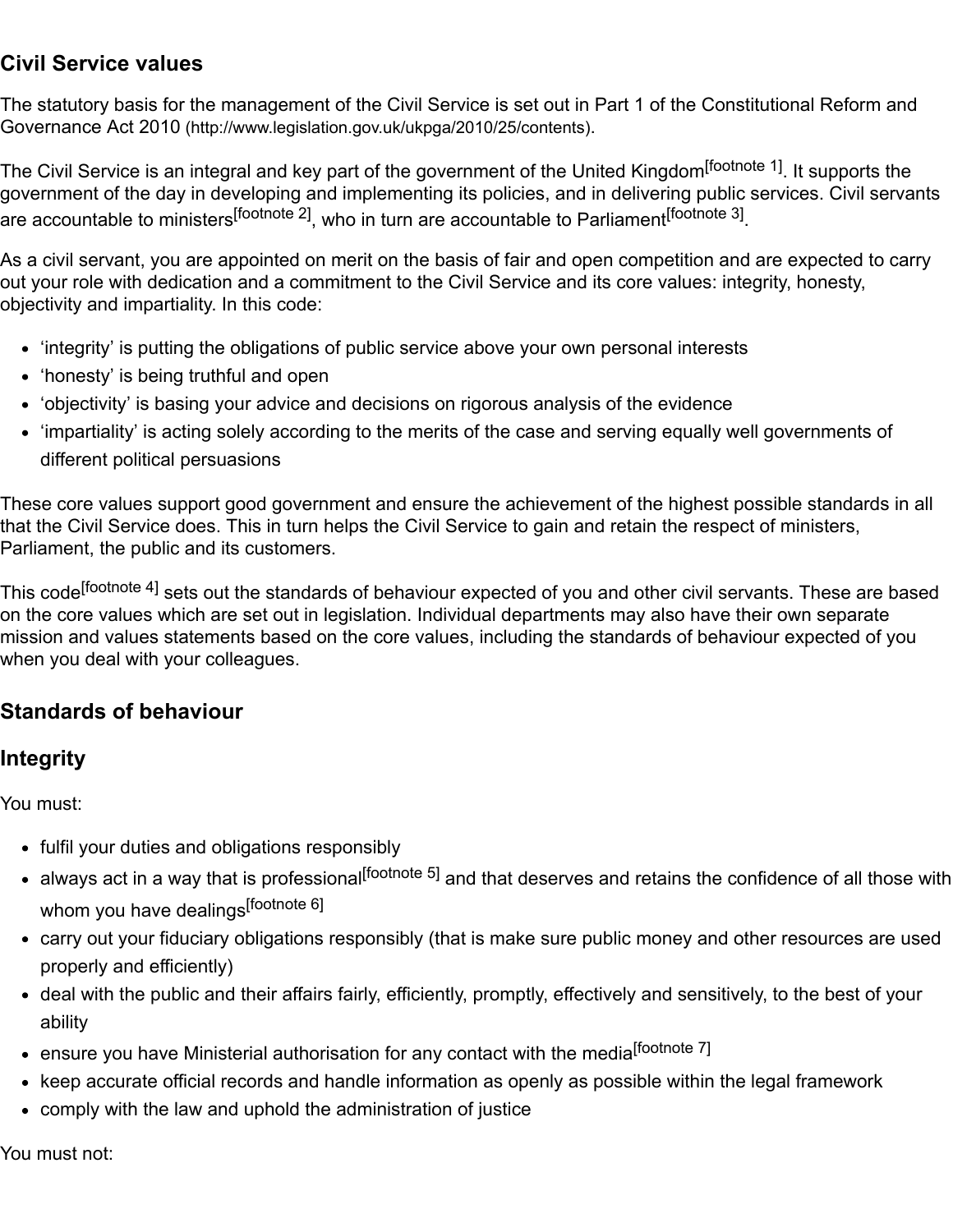- misuse your official position, for example by using information acquired in the course of your official duties to further your private interests or those of others
- accept gifts or hospitality or receive other benefits from anyone which might reasonably be seen to compromise your personal judgement or integrity
- disclose official information without authority (this duty continues to apply after you leave the Civil Service)

#### **Honesty**

You must:

- set out the facts and relevant issues truthfully, and correct any errors as soon as possible
- use resources only for the authorised public purposes for which they are provided

You must not:

- deceive or knowingly mislead ministers, Parliament or others
- be influenced by improper pressures from others or the prospect of personal gain

### **Objectivity**

You must:

- provide information and advice, including advice to ministers, on the basis of the evidence, and accurately present the options and facts
- take decisions on the merits of the case
- take due account of expert and professional advice

You must not:

- ignore inconvenient facts or relevant considerations when providing advice or making decisions
- frustrate the implementation of policies once decisions are taken by declining to take, or abstaining from, action which flows from those decisions

#### **Impartiality**

You must:

carry out your responsibilities in a way that is fair, just and equitable and reflects the Civil Service commitment to equality and diversity

You must not:

act in a way that unjustifiably favours or discriminates against particular individuals or interests

### **Political Impartiality**

You must: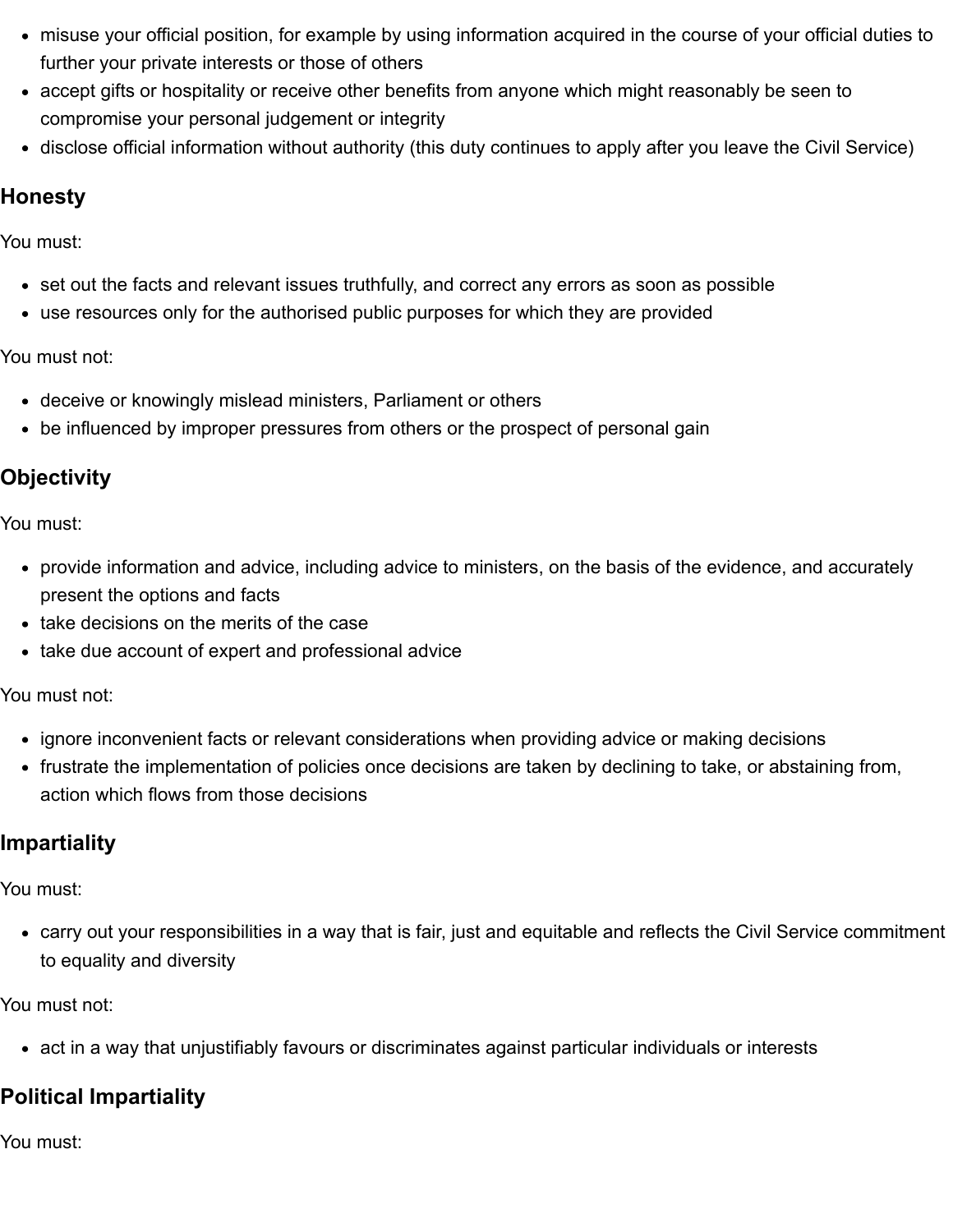- serve the government<sup>[\[footnote](#page-5-0) 2]</sup>, whatever its political persuasion, to the best of your ability in a way which maintains political impartiality and is in line with the requirements of this code, no matter what your own political beliefs are
- act in a way which deserves and retains the confidence of ministers, while at the same time ensuring that you will be able to establish the same relationship with those whom you may be required to serve in some future government
- comply with any restrictions that have been laid down on your political activities

You must not:

- act in a way that is determined by party political considerations, or use official resources for party political purposes
- allow your personal political views to determine any advice you give or your actions.

#### **Rights and responsibilities**

Your department or agency has a duty to make you aware of this Code and its values. If you believe that you are being required to act in a way which conflicts with this Code, your department or agency must consider your concern, and make sure that you are not penalised for raising it.

If you have a concern, you should start by talking to your line manager or someone else in your line management chain. If for any reason you would find this difficult, you should raise the matter with your department's nominated officers who have been appointed to advise staff on the code.

If you become aware of actions by others which you believe conflict with this code you should report this to your line manager or someone else in your line management chain; alternatively you may wish to seek advice from your nominated officer. You should report evidence of criminal or unlawful activity to the police or other appropriate regulatory authorities. This code does not cover HR management issues.

If you have raised a matter in accordance with the relevant procedures<sup>[\[footnote](#page-5-5) 7]</sup>, and do not receive what you consider to be a reasonable response, you may report the matter to the Civil Service Commission<sup>[\[footnote](#page-5-6) 8]</sup>. The commission will also consider taking a complaint direct. Its address is:

Civil Service Commission G/8 1 Horse Guards Road London SW1A 2HQ

Tel: 020 7271 0831

Email: [info@csc.gov.uk](mailto:info@csc.gov.uk)

If the matter cannot be resolved using the procedures set out above, and you feel you cannot carry out the instructions you have been given, you will have to resign from the Civil Service.

<span id="page-4-0"></span>This Code is part of the contractual relationship between you and your employer. It sets out the high standards of behaviour expected of you which follow from your position in public and national life as a civil servant. You can take pride in living up to these values.